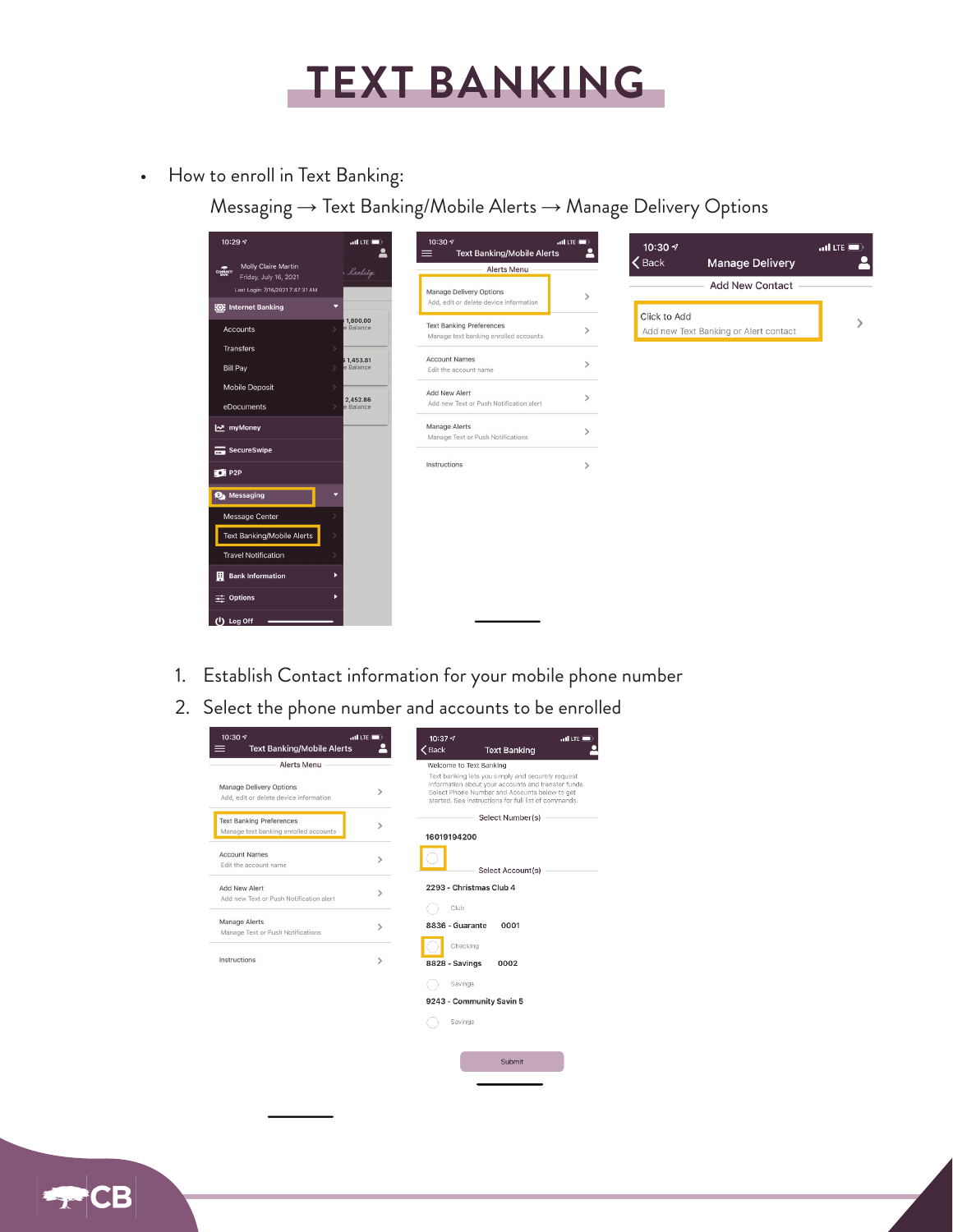- 3. **Optional** Rename accounts from the last 4 digits to short name of choice
	- Go back to the text banking / mobile alerts menu  $\rightarrow$  Account Names

| 10:30 $\sqrt{ }$<br>$\overline{a}$ of LTE $\blacksquare$<br><b>Text Banking/Mobile Alerts</b><br>$\equiv$<br>m<br>Alerts Menu |  | 10:39 $\sim$<br>$\zeta$ Back<br><b>Account Names</b> | $\mathbf{u}$ l LTE $\blacksquare$<br>Ρ | 10:39 $\sim$<br>$\zeta$ Back | <b>Edit Account</b> | $ul$ LTE $\blacksquare$ |
|-------------------------------------------------------------------------------------------------------------------------------|--|------------------------------------------------------|----------------------------------------|------------------------------|---------------------|-------------------------|
|                                                                                                                               |  | Accounts                                             |                                        | <b>Short Name</b>            |                     |                         |
| Manage Delivery Options<br>Add, edit or delete device information                                                             |  | 2293 - Christmas Club 4                              |                                        | <b>CCLUB</b>                 |                     |                         |
| <b>Text Banking Preferences</b><br>Manage text banking enrolled accounts                                                      |  | 8836 - Guarante 0001                                 |                                        |                              | Submit              |                         |
| <b>Account Names</b><br>Edit the account name                                                                                 |  | 8828 - Savings 0002                                  |                                        |                              |                     |                         |
| Add New Alert<br>Add new Text or Push Notification alert                                                                      |  | 9243 - Community Savin 5                             |                                        |                              |                     |                         |
| Manage Alerts<br>Manage Text or Push Notifications                                                                            |  |                                                      |                                        |                              |                     |                         |
| Instructions                                                                                                                  |  |                                                      |                                        |                              |                     |                         |

- How to use Text Banking:
	- Once enrolled send an approved command to 1-866-217-3305
		- Approved Commands:
			- BAL Returns the available balance for all enrolled accounts
			- BAL Account Name Returns the balance for specific account (Example for account ending in 1234: BAL 1234)
			- HIST Returns the last 5 transactions for all enrolled accounts
			- HIST Account Name Returns the last 5 transactions for specific account
			- XFER Moves funds from one account to another when the information is transmitted in the following order: XFER + From Account Name + To Account Name + Amount (Example XFERR 1234 5678 5.00 or XFER ck1 ck2 5.00)
			- HELP Returns a list of available commands
			- SUSPEND or STOP Suspends text services
		- Please note:
			- Text baking commands are not case sensitive
			- Text banking commands will not work if a signature line is attached in the text message or if there is any other verbiage or characters such as a carriage return